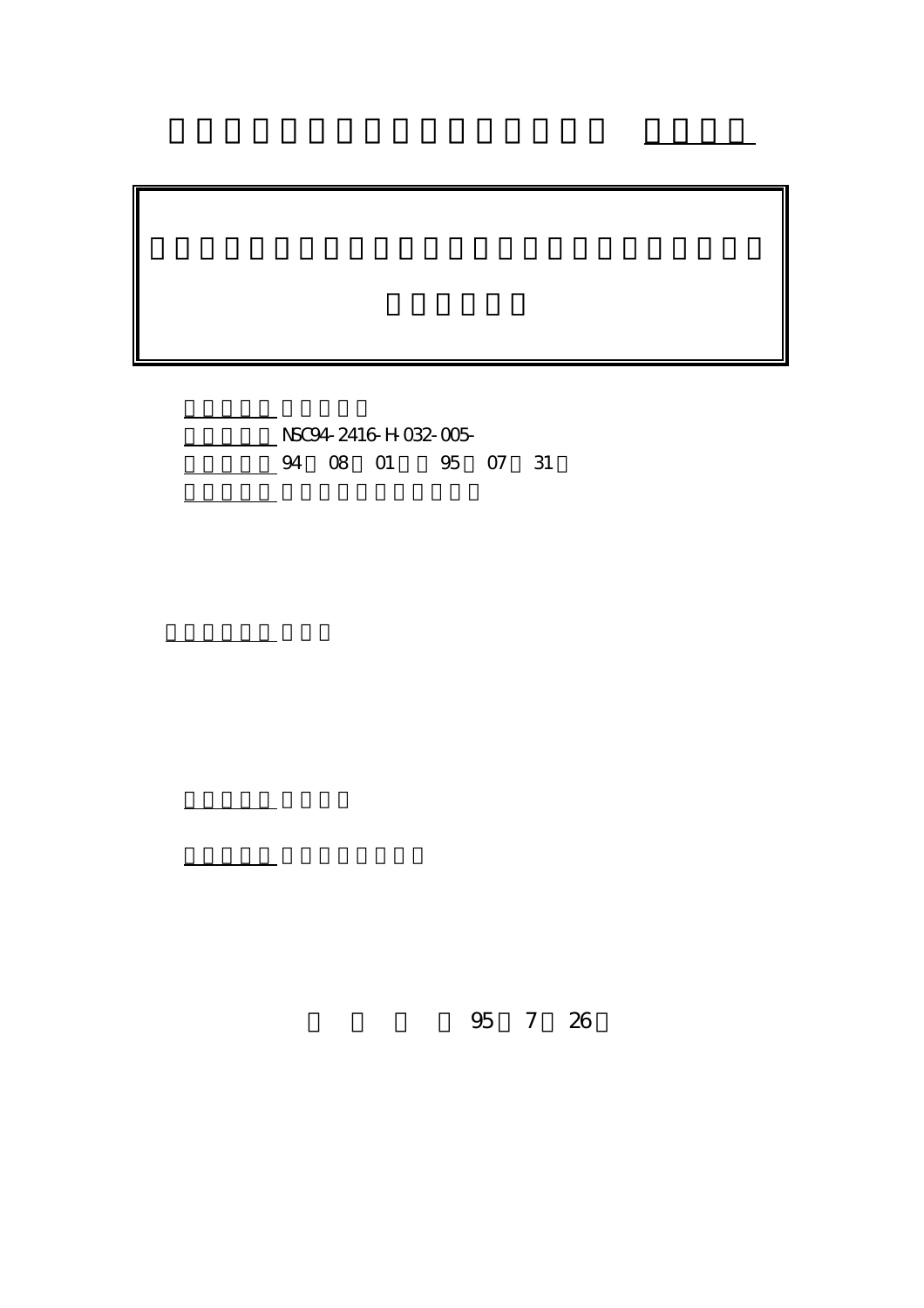# 行政院國家科學委員會補助專題研究計畫成果報告

\*\*\*\*\*\*\*\*\*\*\*\*\*\*\*\*\*\*\*\*\*\*\*\*\*\*\*\*\*\*\*\*  $\times$  $\mathbb{X}$  $\times$ 考慮變動需求與產品退化率下信用交易條件對最佳訂購批量影響之研究  $\times$  $\times$  $\times$ The effect of credit period on the optimal lot size for deteriorating  $\times$  $\times$ items with time varying demand and deterioration rates  $\times$  $\times$ \*\*\*\*\*\*\*\*\*\*\*\*\*\*\*\*\*\*\*\*\*\*\*\*\*\*\*\*\*\*  $\times$  $\times$ 

計畫類別:個別型計畫

計畫編號: NSC 94-2416-H-032-005

執行期間: 94年8月1日至95年7月31日

計畫主持人:張紘炬

E-Mail: chj@mail.tku.edu.tw

計畫參與人員:戴忠淵

計書助理:陳柏宇

執行單位:淡江大學管理科學研究所

中華民國九十四年七月二十六日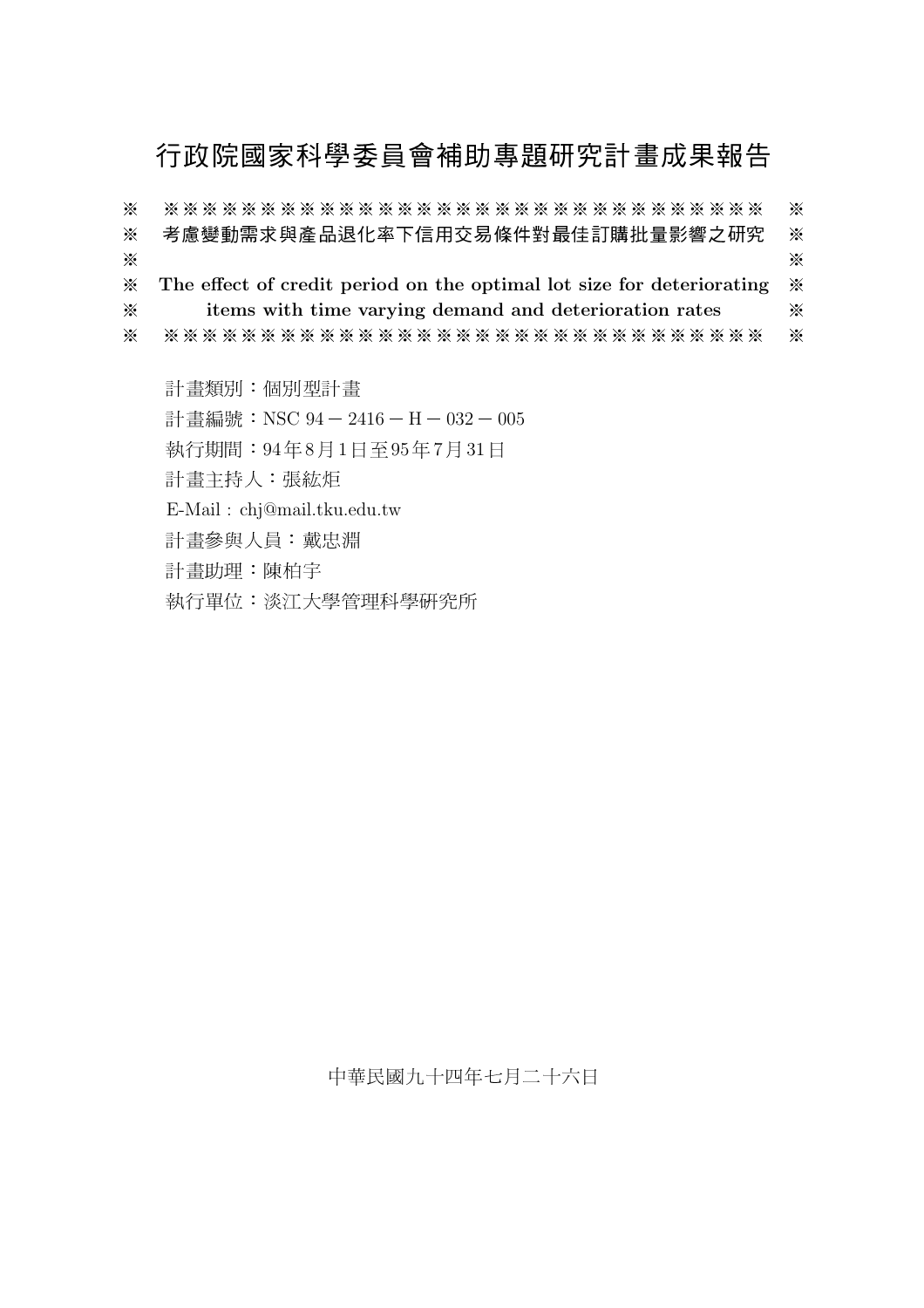### 行政院國家科學委員會專題研究計畫成果報告

### 自有倉庫容量有限下允許部分欠撥之退化性存貨模式

### The effect of credit period on the optimal lot size for deteriorating items with time varying demand and deterioration rates

計畫編號: NSC 94-2416-H-032-005 執行期間: 94年8月1日至95年7月31日

| 計畫主持人:  | 張紘炬 | 淡江大學管理科學研究所     |
|---------|-----|-----------------|
| 計畫參與人員: | 戴忠淵 | 樹德科技大學企業管理系     |
| 計畫助理:   |     | 陳柏宇 淡江大學管理科學研究所 |

#### 摘要

#### **ABSTRACT**

在傳統的經濟訂購量模式中,通常假 設零售商必需在貨物送達時將款項立即交付 給供應商。這樣的假設條件在現實的日常生 活中通常無法滿足。我們通常可以發現供應 商為了刺激市場的需求、提高市場的佔有率 或減低存貨的壓力而會給與零售商一段固定 付款期限。一般來說,供應商並非無條件提 供零售商延遲付款條件;通常供應商會設定 一個最低購買限制 $Q$ ,即當訂購量超過 $\overline{Q}$ 時 才給予延遲付款優惠,否則零售商必須在 接到貨物時付清所有款項。此外,以往的文 獻通常假設需求為一常數。然而,此一假設 只有在產品處於成熟時才有效。我們可以發 現電子產品在介紹期和成長期時,由於較少 的競爭廠商加入,銷售量快速成長。因此, 為更符合實際的銷售行為,將延遲付款條件 及需求之時間趨勢納入存貨模式中一併考慮 是需要的。本計劃我們將嘗試同時把與訂購 量有關的延遲付款條件及一般化的需求率和 退化率整合納入傳統的經濟訂購量(EOQ)模 式中。我們也將進一步提出一個搜尋過程來 求得最佳訂購策略, 並以嚴謹的數學方式證 明所找出的訂購策略確實爲全域最佳解。最 後,我們將舉例說明並提出結論。

關鍵詞:存貨;延遲付款;變動需求;退化性 產品

The traditional economic order quantity (EOQ) model assumes that the supplier must be paid for the goods immediately when the retailer receives the consignment. However, in reality, the supplier often allows the retailer a fixed time period for settling the account, that is, the trade credit period, if the retailer commits to placing a larger order. Hence, the favorable credit period applies only if the size of the order, Q, exceeds a given limit  $\overline{Q}$ . In addition, most previous literatures make an implicit assumption that the demand rate is constant. This assumption is only valid during the maturity phase of a product life cycle. One can usually observe in the electronic market that the sales of items increase rapidly in the introduction and growth phase of the life cycle because there are few competitors in market. In this project, we present an inventory model for deteriorating items with time varying demand and deterioration rates when the credit period depends on the retailer's ordering quantity. We also provide simple solution procedures for finding the optimal replenishment period and show in a rigorous way that the policy suggested is indeed optimal. Further, we use numerical examples to illustrate the model and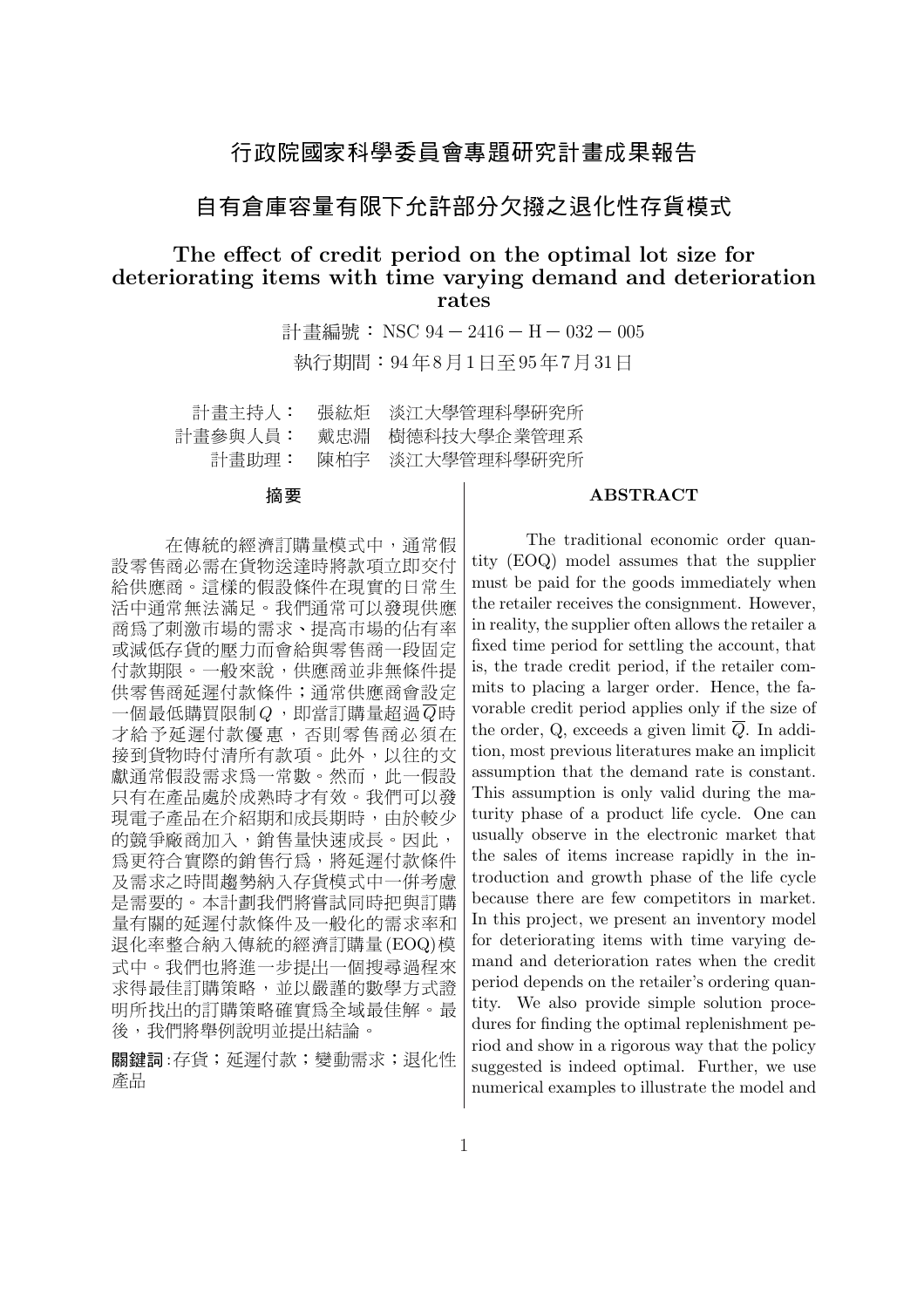conclude the paper with suggestions for possible future research.

Keyword: inventory, credit period, time varying demand, deteriorating item

### SOURCE AND PURPOSE

In the classical inventory models, either in deterministic or probabilistic model, it is often assumed that payment will be made to the supplier for the goods immediately after receiving the consignment. However, one can easily observe that a supplier offers a credit period for a retailer to stimulate the demand, build brand preference, boost market share or decrease inventories of certain items. Goyal [10] studied an EOQ model under the conditions of permissible delay in payments. Chung [6] presented the discounted cash-flows approach for the analysis of the optimal inventory policy in the presence of the trade credit. Recently, to accommodate more practical features of the real inventory systems, Aggarwal and Jaggi [1] and Hwang and Shinn [12] extended Goyal's model to consider the deterministic inventory model with a constant deterioration rate. Shinn et al. [20] extended Goyal's [10] model and considered quantity discounts for freight cost. Khouja and Mehrez [15] considered the problem in which the supplier offers a credit period to the retailer if the retailer commits to placing a larger order. Hence, the favorable credit period applies only if the size of the order,  $Q$ , exceeds a given limit  $\overline{Q}$ . Chu *et al.* [5] showed that the total cost function in Aggarwal and Jaggi [1] is piecewise-convex but not convex in general. They also presented a simple solution procedure to find the optimal solution. Furthermore, since the occurrence of shortages in inventory is a very natural phenomenon in real situations, Jamal et al. [13], Sarker et al. [19], Chang and Dye [3] and Chang et al. [4] extended Aggarwal and Jaggi's [1] model to allow for shortages and makes it more applicable in real world. Teng [22] recently amended Goyal's [10] model by considering the difference between unit price and unit cost.

However, all the above models make an implicit assumption that the demand rate is constant over an infinite planning horizon. This assumption is only valid during the maturity phase of a product life cycle. In the introduction and growth phase of a product life cycle, the firms face increasing demand with little competition. Some researchers (Resh et al. [17], Donaldson [8], Dave and Patel [7], Sachan [18], Goswami and Chaudhuri [9], Goyal et al. [11] and Chakrabarty [2] suggest that the demand rate can be well approximated by a linear form. A linear trend demand implies an uniform change in the demand rate of the product per unit time. This is a fairly unrealistic phenomenon and it seldom occurs in the real market. One can usually observe in the electronic market that the sales of items increase rapidly in the introduction and growth phase of the life cycle because there are few competitors in market. Recently, Khanra and Chaudhuri [14] advise that the demand rate should be represented by a continuous quadratic function of time in the growth stage of a product life cycle. They also provide a heuristic algorithm to solve the problem when the planning horizon is finite.

In the present paper, we attempt to develop an inventory model for deteriorating items with time varying demand and deterioration rates under the conditions of permissible delay in payments. Firstly, the demand rate is a continuous function of time and increases at an increasing rate. This represents a rapidly expanding market. Secondly, the items deteriorate at an increasing varying rate of deterioration. Thirdly, the credit period provided by supplier is linked to the ordering quantity. We then prove that the average total inventory cost for each case is convex with respect to replenishment period. Hence, the optimal replenishment period for each case not only exists but also is unique. In addition, we provide two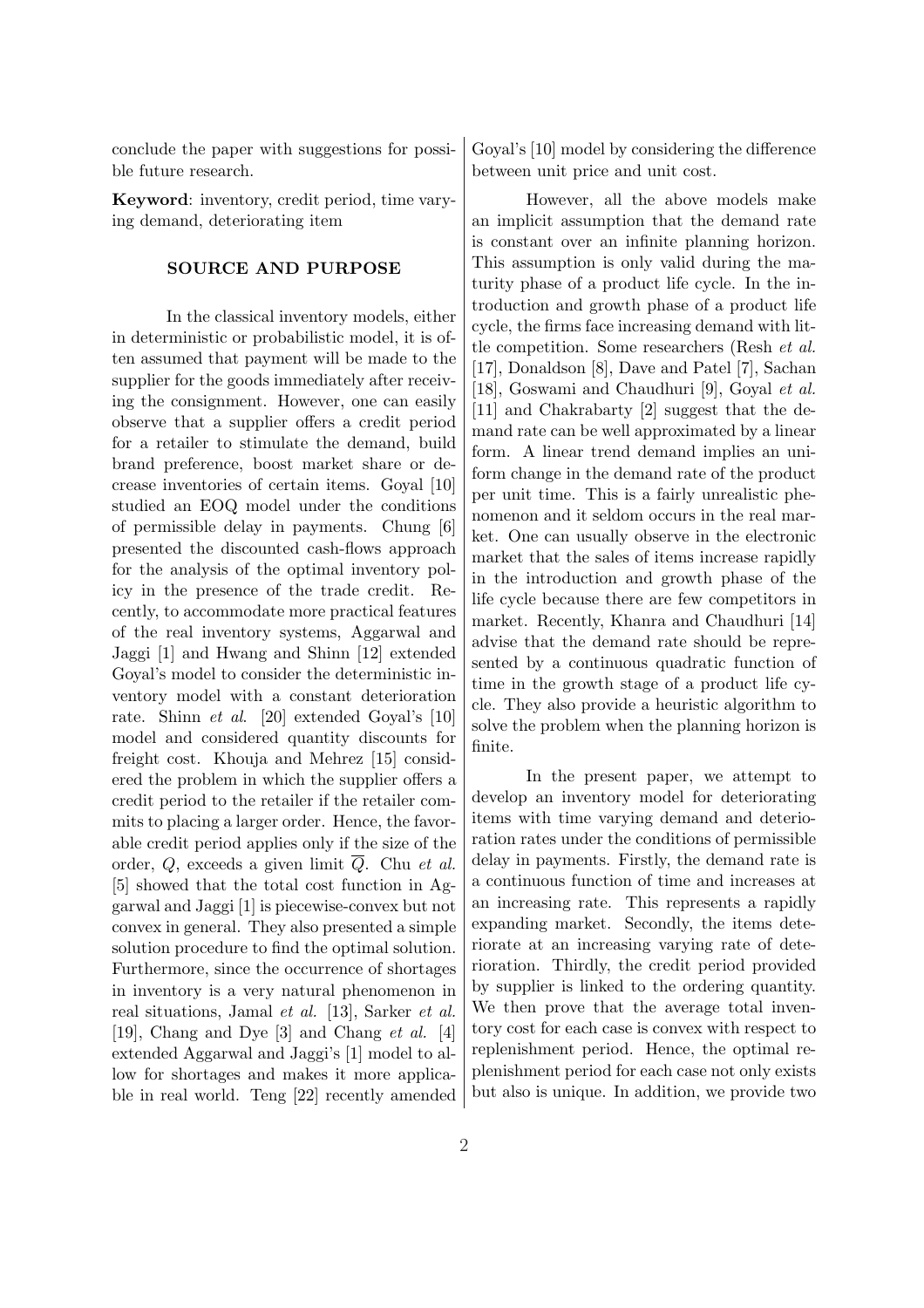simple solution procedures to find the optimal replenishment policy for the proposed model. We also show in a rigorous way that the policy suggested is indeed optimal. Finally, we use a couple of numerical examples to illustrate the model.

#### RESULT AND DISCUSSION

In this project, an inventory model for deteriorating items with time varying demand and deterioration rates when the credit period depends on the retailer's ordering quantity is studied. The analytical formulations of the problem on the general framework described have been given. Since the demand rate increases rapidly in the introduction and growth phase of a product life cycle, the assumptions of  $f'(t) > 0$  and  $f''(t) > 0$  are very realistic. Under the specific circumstance,  $2A >$ tic. Onder the specific circumstance,  $2A >$ <br>max  $\{(pI_d - cI_c)M^2f(M), pI_dM^3f'(M)\}\$ , we derive results which ensure the existence of a unique optimal solution for each case. We also establish Proposition 4 and Proposition 5, which provide us a simple way to obtain the global minimum. By our method, we can easily obtain the optimal replenishment policy among those cases with the help of some auxiliary values.

Furthermore, the main reason for choosing Weibull deterioration rate in Section 5 is that the failure and life expectancy of many items can be expressed in items of Weibull distribution from many empirical observations. When the shape parameter  $\beta$  equals to 1,  $\theta(t)$ becomes a constant which is the case of an exponential decay. When  $\beta > 1$ , the rate of deterioration is increasing with t. The reader can also extend it to another deterioration rate, for examples: the three-parameter Weibull deterioration rate (Philip ([16]), Chakrabarty et al. ([2])) and Gamma deterioration rate (Tadikamalla  $([21])$ ). In contrast to previous models, the utilization of general time varying demand and deterioration rates make the scope of the application broader.

The proposed model can be extended in several ways. For instance, we may consider finite rate of replenishment. Also, we could extend the deterministic demand function to stochastic fluctuating demand patterns. Finally, we could generalize the model to allow for shortages, inflation and others.

#### SELF-EVALUATION

The project is of great academic value and suitable for publication in academic journals. It is now submitted to a refereed and reputable journal, Asia Pacific Journal of Operational Research.

## REFERENCES

- [1] Aggarwal, S. P. and Jaggi, C. K. 1995, Ordering policies of deteriorating items under permissible delay in payments, Journal of Operational Research Society 46, 658-662.
- [2] Chakrabarty, T., Giri, B.C. and Chaudhuri, K.S. 1998, An EOQ model for items with Weibull distribution deterioration, shortages and trended demanf: An Extension of Philip's model, *Computers*  $\mathcal{B}$  *Op*erations Research 25, 649-657.
- [3] Chang, H. J. and Dye, C. Y. 2000, An inventory model for deteriorating items with partial backlogging and permissible delay in payments, International Journal of Systems Science 32, 345-352.
- [4] Chang, H. G., Hung, C. H. and Dye, C. Y. 2002, A finite time horizon inventory model with deterioration and time-value of money under the conditions of permissible delay in payments, International Journal of Systems Science 33, 141-151.